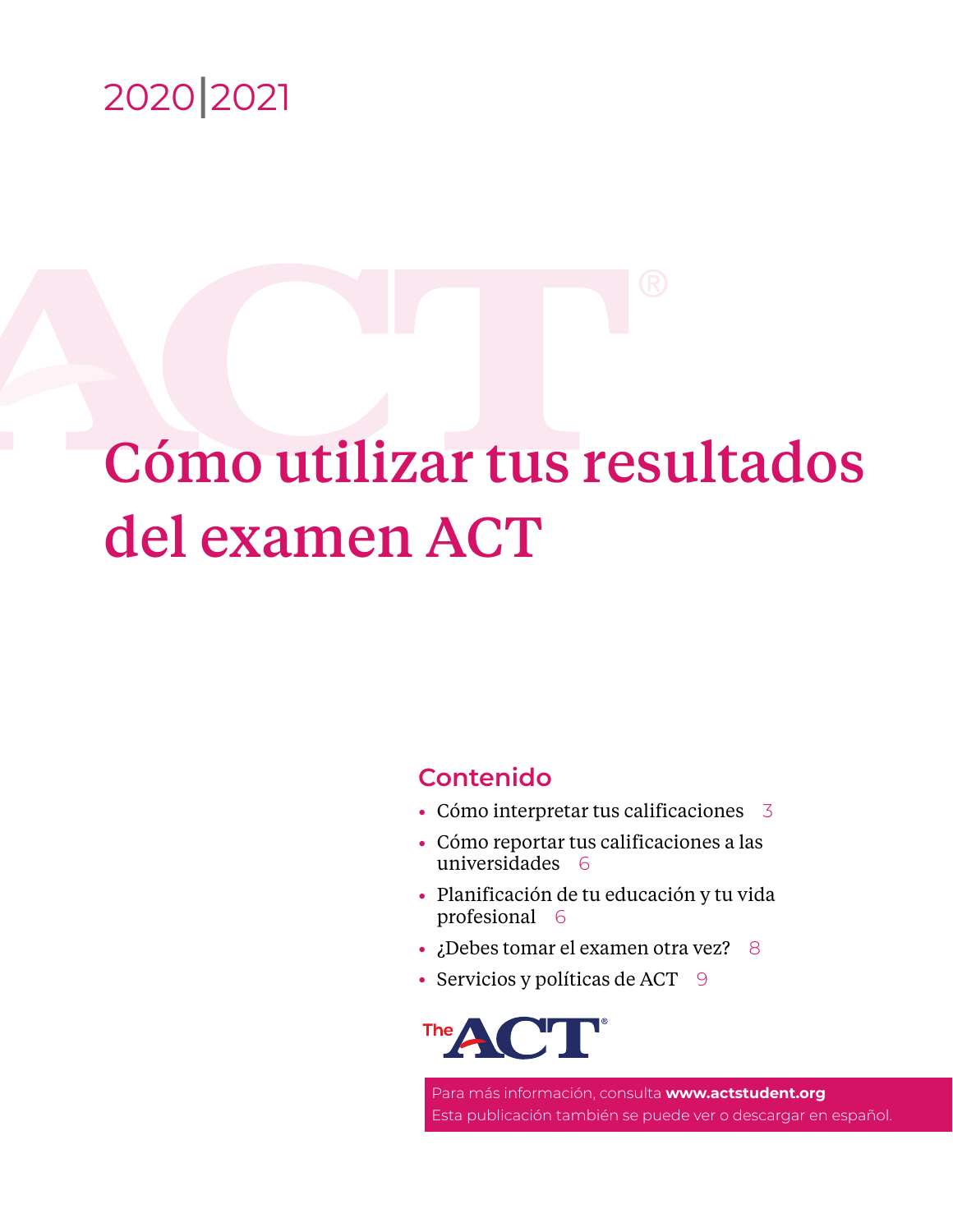Aunque la información de *Cómo utilizar tus resultados del examen ACT* también se proporciona en el *Reporte de calificaciones para el estudiante*, este documento proporciona una referencia conveniente para tu reporte de calificaciones mejorado en los siguientes temas:

- Tu calificación global y las calificaciones de cada materia, incluyendo el examen de redacción, si lo tomaste.
- Tus calificaciones de los indicadores combinados de STEM y ELA.
- Tus calificaciones en relación con la Norma de preparación para estudios superiores de ACT y el Rango de preparación para cada materia del examen.
- Tus calificaciones en comparación con las calificaciones de otros estudiantes que presentaron el examen ACT en los Estados Unidos y en tu estado.
- Resultados detallados para cada categoría de reporte dentro de cada materia que tomaste.
- Tu indicador de Progreso hacia el ACT National Career Readiness Certificate®.
- Cómo enviar tus calificaciones a las universidades.
- Cómo utilizar tus calificaciones para la planeación de tu vida universitaria y profesional.
- Si deberías volver a tomar el examen en función de tus calificaciones actuales del examen ACT.
- Servicios y políticas de ACT relacionados con tomar el examen y cómo calificamos tu examen.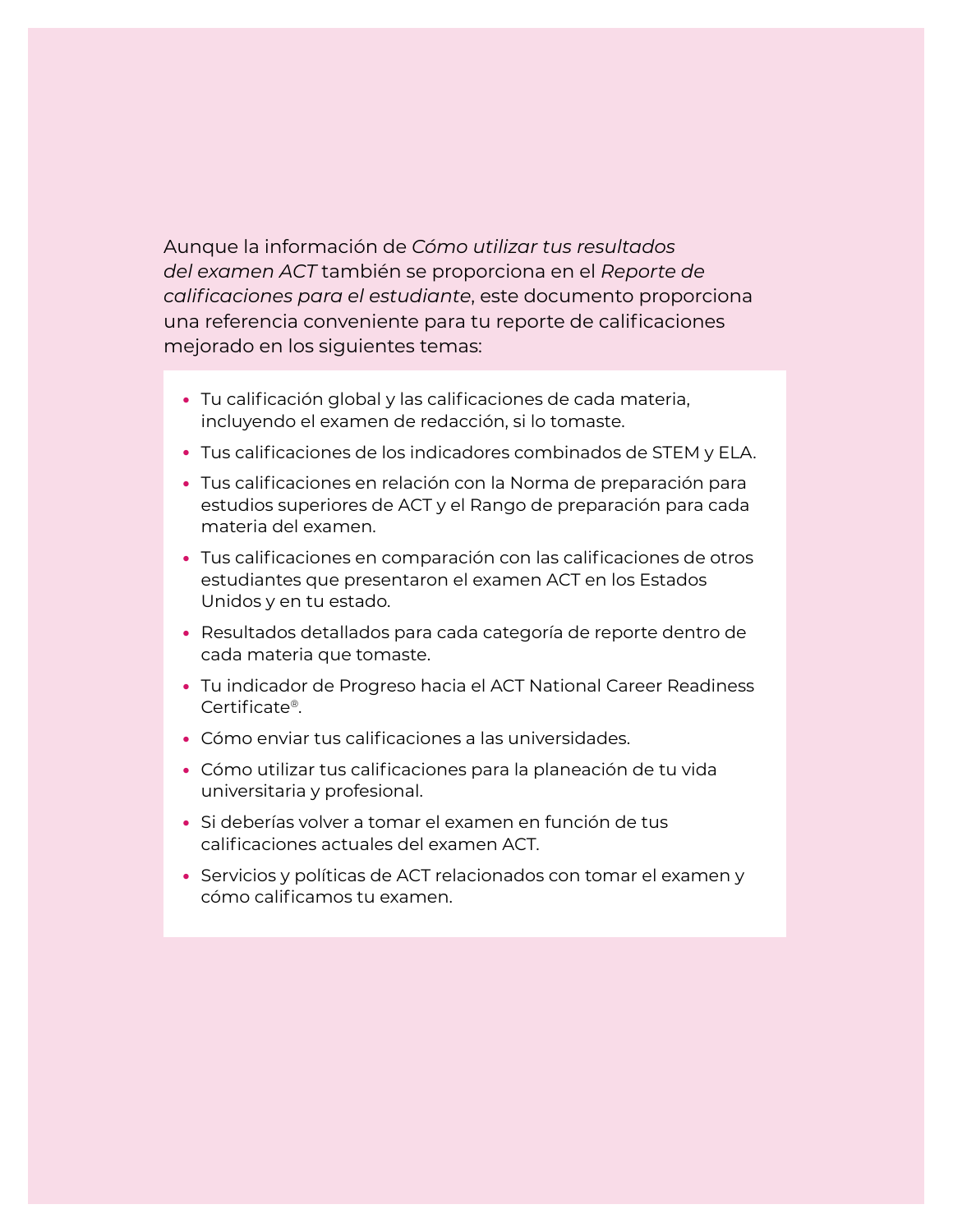# <span id="page-2-0"></span>Cómo interpretar tus calificaciones

A continuación encontrarás alguna información acerca de la gráfica principal de tu reporte de calificaciones.



Contamos tus respuestas correctas en el examen de cada materia. No se descontaron puntos Preparing for Higher Math 15 of 35 **43%** Production of Writing 17 of 23 **74%** por las respuestas incorrectas. Luego, convertimos la cantidad de respuestas correctas a una calificación que abarca desde 1 hasta 36. A esto le llamamos **calificaciones de los exámenes de las materias**. Tu **calificación global** es el promedio de tus cuatro calificaciones de exámenes de materias de opción múltiple, redondeado al siguiente número entero. Si dejaste algún examen completamente en blanco, la calificación se reporta como dos guiones y no se calcula la calificación global. Modeling 12 of 21 **57%** cación que abarca desde 1 hasta 36. A esto le llamamos **calificaciones de lo** Integration of 5 of 6 **83%** s mate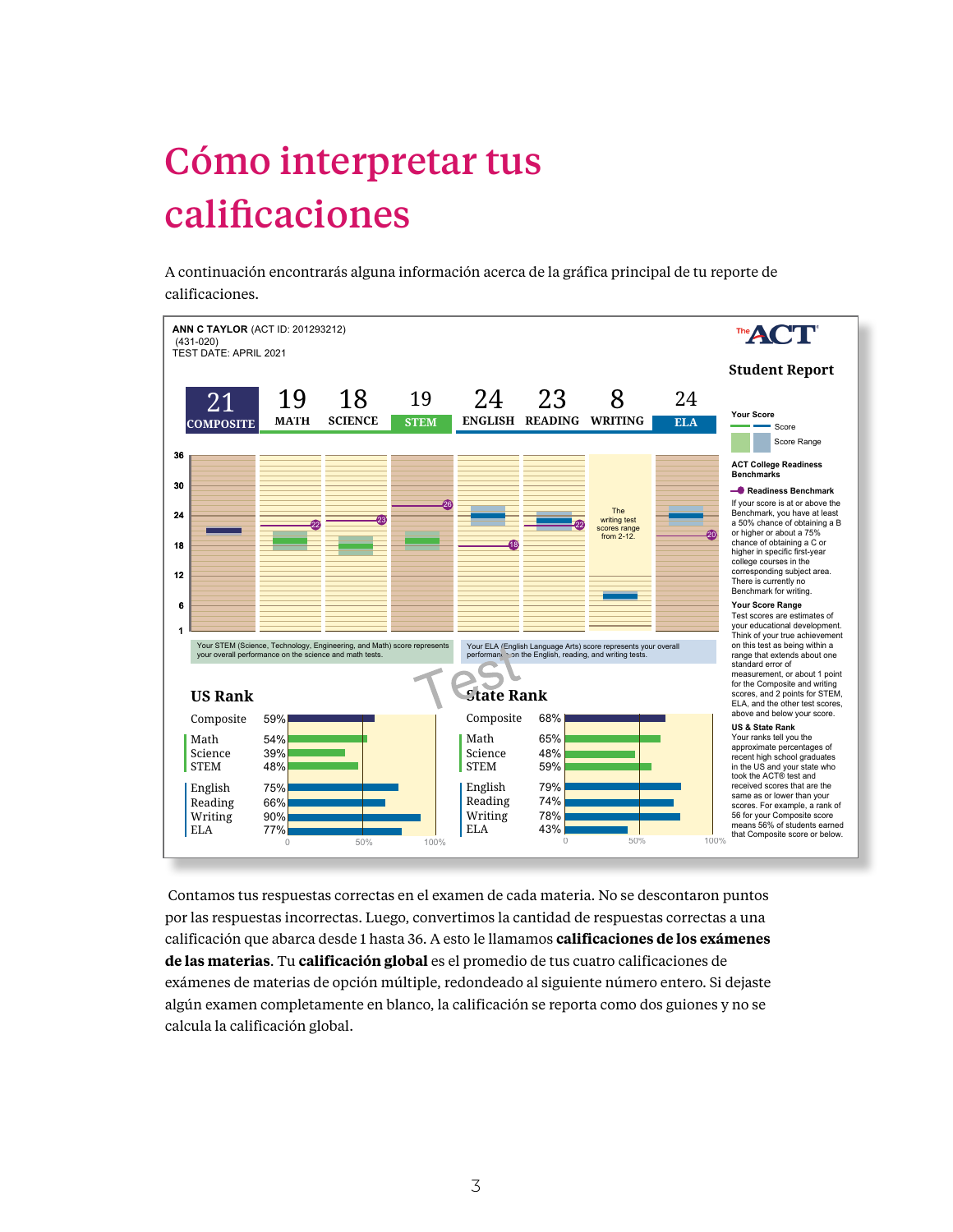Para las calificaciones del examen de la materia, la calificación global, las calificaciones de redacción, STEM y ELA, notarás que tu reporte de calificaciones muestra la línea específica (más gruesa en la gráfica) de tu calificación, y además muestra un área sombreada alrededor de esta línea. Este es tu **rango de calificaciones**. Las calificaciones de los exámenes son estimaciones de tu desarrollo educativo. Piensa en tu rendimiento en estos exámenes como un rango que se extiende aproximadamente 1 punto para la calificación global y el examen de Knowledge of Language 10 of 12 **83%** ü redacción y 2 puntos para STEM, ELA y las calificaciones de los exámenes de las materias. Las áreas sombreadas representan este rango para cada calificación. dacción y 2 puntos para STEM, ELA y las calificaciones de lo

> El examen de redacción es calificado por dos revisores que califican tu ensayo en una escala **READING 23** de 1 a 6 en cada uno de cuatro dominios de redacción. Cada uno de estos dominios representa destrezas y habilidades esenciales que son necesarias para satisfacer las demandas de redacción de la universidad y la vida profesional. Tus puntuaciones de dominio (se muestran debajo de la gráfica principal), que van de 2 a 12, son una suma de las calificaciones de los dos revisores. Tu calificación de redacción es el promedio de tus cuatro calificaciones de dominio, redondeadas al siguiente número entero más cercano.  $\frac{1}{2}$   $\frac{1}{2}$   $\frac{1}{2}$   $\frac{1}{2}$   $\frac{1}{2}$   $\frac{1}{2}$   $\frac{1}{2}$   $\frac{1}{2}$   $\frac{1}{2}$   $\frac{1}{2}$   $\frac{1}{2}$   $\frac{1}{2}$   $\frac{1}{2}$   $\frac{1}{2}$   $\frac{1}{2}$   $\frac{1}{2}$   $\frac{1}{2}$   $\frac{1}{2}$   $\frac{1}{2}$   $\frac{1}{2}$   $\frac{1}{2}$   $\frac{1}{2}$   $\$

| WRITING<br>x                  |   |
|-------------------------------|---|
| Ideas & Analysis              | 8 |
| Development & Support         | 8 |
| Organization                  |   |
| Language Use &<br>Conventions |   |

Para obtener más información sobre el significado de tus calificaciones de redacción, visita <www.act.org/the-act/writing-scores>. where el significado de tus est.<br>**Notas de termina** 

Tus calificaciones de **STEM** y **ELA** representan tu desempeño general en los exámenes de materias específicos que tomaste. La calificación STEM toma en cuenta los exámenes de ciencias y matemáticas para producir una calificación combinada, mientras que la calificación ELA hace lo mismo para los exámenes de inglés, lectura y redacción. Si no recibiste una calificación para una de las áreas de materias, no se producirá calificación STEM o ELA.

La gráfica principal de tu reporte de calificaciones muestra además cómo se relacionan tus calificaciones con las **Normas de preparación para estudios superiores de ACT** para cada materia de opción múltiple (y también para las calificaciones STEM y ELA). Si tu calificación para un examen fue superior o igual a la norma comparativa, esto significa que tienes una probabilidad de 50% de obtener una B o una nota superior, o una probabilidad aproximada de 75% de obtener una C o una nota superior en cursos universitarios específicos del primer año de la universidad en la materia correspondiente. Actualmente no hay norma comparativa para redacción.

Finalmente, verás una sección acerca de tu **clasificación en Estados Unidos y en los estados** para los diferentes exámenes de las materias, así como la calificación global, ELA y STEM. Tus clasificaciones te indican los porcentajes aproximados de graduados recientes de escuela secundaria en los Estados Unidos y en tu estado que tomaron el examen ACT y recibieron calificaciones que son iguales o más bajas que las tuyas. En el ejemplo de la calificación global de la página anterior, una clasificación de 56 para tu calificación global significa que el 56% de los estudiantes obtuvieron una calificación global de 21 o menos.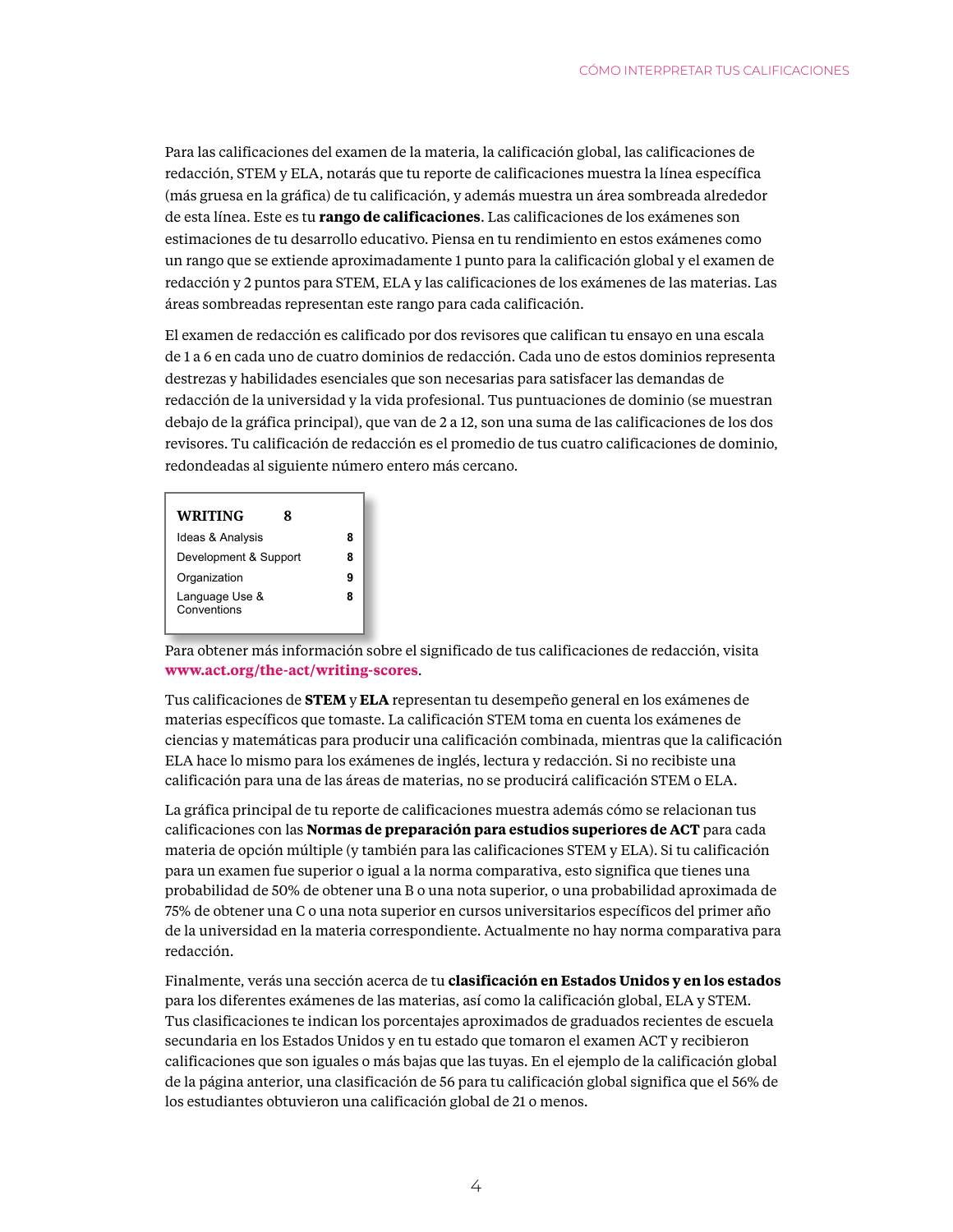$E$ <sub> $\frac{1}{3}$   $\frac{1}{3}$   $\frac{1}{3}$   $\frac{1}{3}$   $\frac{1}{3}$   $\frac{1}{3}$   $\frac{1}{3}$   $\frac{1}{3}$   $\frac{1}{3}$   $\frac{1}{3}$   $\frac{1}{3}$   $\frac{1}{3}$   $\frac{1}{3}$   $\frac{1}{3}$   $\frac{1}{3}$   $\frac{1}{3}$   $\frac{1}{3}$   $\frac{1}{3}$   $\frac{1}{3}$   $\frac{1}{3}$   $\frac{1}{3}$   $\frac{1}{3$ your experience and the control of the control of the control of the control of the control of the control of Detailed Results *International Programmer Research* think of your true achievement of your true achievement of your true achievement of your true achievement of y **MATH 19** ACT Readiness Range  $ENGLISH$  **24** ACT Readiness Range **IVIAII 19**<br>Preparing for Higher Math 15 of 35 **43%** ü **Production of Writing** 17 of 23 **74% Preparing for Higher Math**  $15$  of 35  $\overline{43\%}$ ü • Number & Quantity 3 of 5 60% Knowledge of Language 10 of 12 83% ü 4 of 8 **50% Conventions of 29 of 40 73%** . Algebra ü Standard English **for the Composite and Writing Standard English** 2 of 8 **25% .** Functions **CED** Separatry **READING** 23 4 of 8 **50% KEADING 25**<br>Key Ideas & Details 17 of 24 **71%** • Statistics & Probability 2 of 6 33% ü Rey loeas & Details and the total **50%**<br>Craft & Structure **below** 50% Integrating Essential Skills 11 of 25 44% Integration of 5 of 6 **83%** Modeling 12 of 21 **57%** ü **SCIENCE** 18 Knowledge & Ideas Understanding Complex Texts **IDENTE 10**<br>Interpretation of Data 10 of 18 **56%** recent high school graduates Below Proficient Above Scientific Investigation 2 of 10 **20% Understanding Complex Texts:** This indicator lets you know if you are understanding a ka the central meaning of complex texts at a level that is needed to succeed in college<br>courses with high reading demand. Evaluation of  $4 \text{ of } 12$  **33%** - 1 Models, Inferences &<br>Experimental Results Experimental Results  **<b>8** Reading 74% If you took the writing test, your essay was Ideas & Analysis **8**<br> **8** Scored of the formulation of the formulation of the formulation of the formulation of the formulation of the formulation of the formulation of the formulation of the formulation of the formulation scored on a scale of 1 to 6 by two raters in each of the four writing domains. These domains represent essential skills and abilities that are <sup>l</sup> Air Traffic Controller ACT Composite Score: ACT Math, Science, English, and Reading test scores and<br>the Composite score range from 1 to 36. For each test, we converted your number of of the<br>Development & Support **8 8** repre necessary to meet the writing demands of correct answers into a score within that range. Your Composite score is the average<br>of your scores on the four subjects rounded to the nearest whole number. If you left correct answers into a score within that range. Your Composite score is the average Organization **9** <sup>l</sup> Broadcast Technician college and career. Your domain scores, ranging from 2 to 12, are a sum of the two<br>raters' scores. Your writing score is the average<br>ward that Composite scores. Your writing score is the average Language Use & **8** any test completely blank, that score is reported as two dashes and no Composite  $\overline{C}$ <sup>l</sup> Computer Programmer score is computed. **Conventions** of your four domain scores rounded to the nearest whole number. To learn more about <sup>l</sup> Forester ACT Readiness Range: This range shows where a student who has met the ACT<br>College Readiness Benchmark on this subject test would typically perform.<br>Dashes (-) indicate information was not provided or could not be calculate your writing score, visit **www.act.org/the-act/writing-scores**. Dashes (-) indicate information was not provided or could not be calculated.

Más adelante en la primera página de tu reporte de calificaciones observarás un desglose del examen de cada materia en las diferentes categorías de reporte que se incluyen.  $\alpha$  autralic  $\epsilon_{\rm H}$  $\mathbf{F}$   $\mathbf{F}$   $\mathbf{F}$ rie de canncac ficaciones observarás un desglose del ficaciones observar

Esta gráfica muestra cuántas preguntas se incluyeron para cada categoría del reporte y tu Production of Writing 17 of 23 **74%** ü porcentaje de respuestas correctas. Existen además indicadores de si quedaste dentro del **Rango de preparación de ACT** para cada materia. El Rango de preparación de ACT muestra el desempeño que típicamente tendría en este examen de materia un estudiante que ha alcanzado la Norma de preparación para estudios superiores de ACT. **READING 23**

Para el examen de lectura, verás un indicador adicional que mide tu desempeño en **Comprensión de textos complejos**. Este indicador te informa si estás entendiendo el significado central de textos complejos al nivel necesario para alcanzar el éxito en cursos universitarios con una mayor demanda de lectura. Integration of 5 of 6 **83%** weisharios con una

| <b>Understanding Complex Texts</b> |              |            |       |  |
|------------------------------------|--------------|------------|-------|--|
|                                    | <b>Below</b> | Proficient | Ahove |  |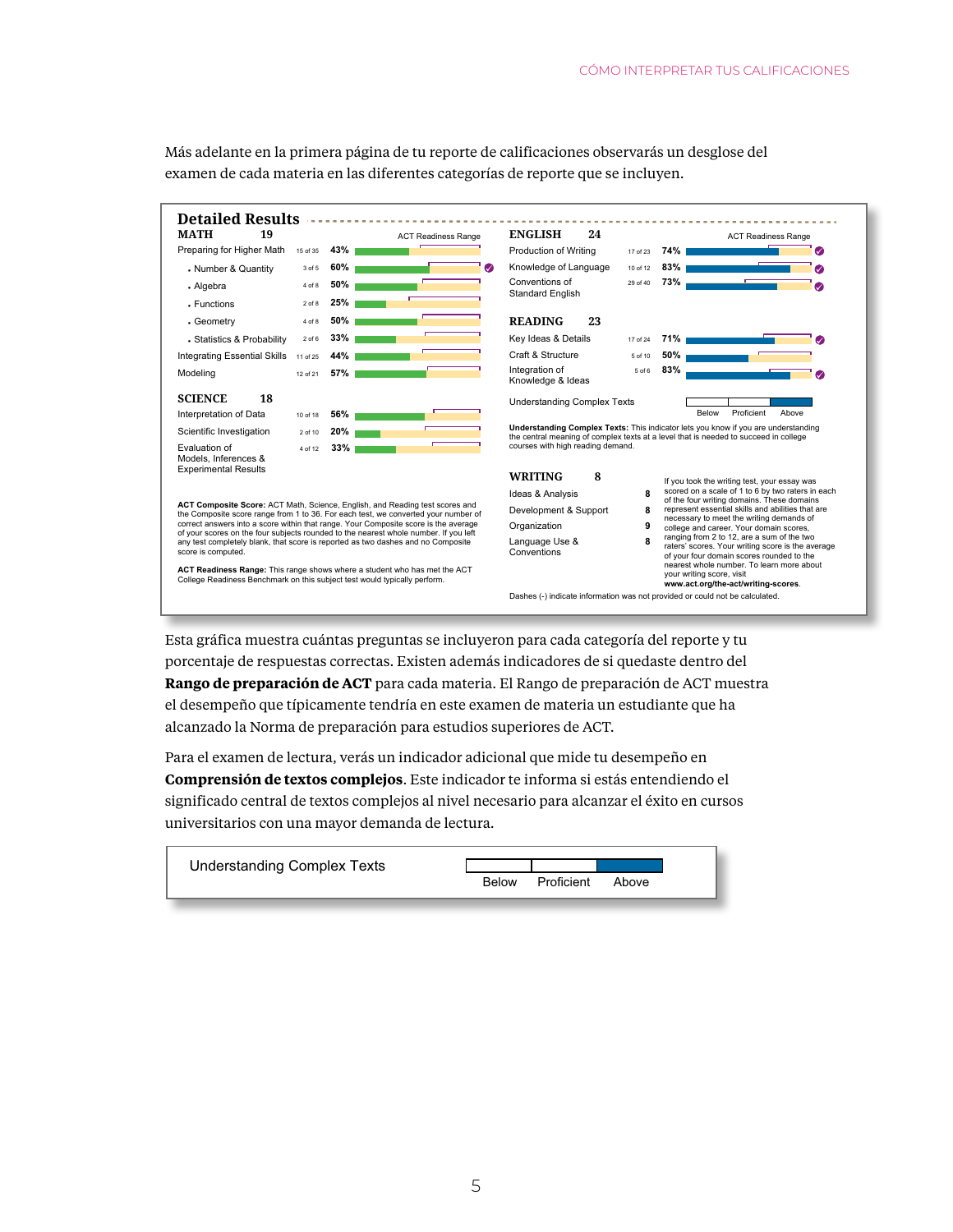# <span id="page-5-0"></span>Envío de tus calificaciones

Un reporte de calificaciones (que incluye tu fotografía) se envió automáticamente a la escuela secundaria que indicaste al finalizar la inscripción para tu examen. Tu escuela utilizará esta información para asesoría, evaluación de la eficacia de la instrucción y planificación de cambios y mejoras al plan de estudios.

Siguiendo tus instrucciones, tus calificaciones de esta fecha de examen también se reportan a las universidades indicadas. (Ten en cuenta que cuando le envías un reporte a una universidad que es parte de un sistema universitario, esa universidad puede compartir tus calificaciones con los demás recintos universitarios de ese sistema). Las instituciones utilizan las calificaciones de tus exámenes junto con las calificaciones de la escuela secundaria, preparación académica, logros extra curriculares, planes futuros y otros factores para ayudar a identificar a los solicitantes que puedan beneficiarse más de sus programas. Además, las universidades pueden utilizar los resultados del examen ACT para ayudar a las agencias de becas y préstamos a identificar a candidatos calificados, colocar a estudiantes en cursos de primer año y ayudar a los estudiantes a desarrollar un programa de estudios adecuado. **Sending Your Scores** 1. **AUBURN UNIVERSITY**

Si te equivocaste en el código de una universidad u olvidaste incluir el código, no te preocupes. Aún puedes enviar las calificaciones a otras universidades. Visita **[www.act.org/the-act/](www.act.org/the-act/scores)** [scores](www.act.org/the-act/scores) para explorar los recursos de los estudiantes o para ordenar reportes de calificaciones adicionales. At your scores from this test date are also being reported to the colleges of the colleges of the colleges of the colleges of the colleges of the colleges of the colleges of the colleges of the colleges of the  $\overline{\phantom{a}}$ re equivolaste en el coulgo de una universidad d'orvidaste me

#### <span id="page-5-1"></span>Planificación de tu educación y tu vida profesional  $\mathcal{A}$ addition, college can use results on the ACT to assist the ACT to assist the ACT to a  $\ddot{\phantom{a}}$  is denoted candidates, place studies, and help studies, and help studies, and help studies, and help studies If you entered a college code incorrectly or forgot to include one, don't worry! You can still send scores to other colleges. Visit **www.act.org/the-act/scores** to explore student

¿A dónde vas? Conocer tus intereses puede ayudarte a encontrar los tipos de carreras resources or to order additional score reports. y ocupaciones que pueden ser idóneos para ti. Antes de tomar el examen ACT, tuviste oportunidad de completar un inventario de intereses. Los resultados de tu inventario pueden sugerir ocupaciones con los tipos de actividades que tú prefieres.

Las ocupaciones difieren ampliamente en lo mucho que requieren trabajar con cuatro tareas básicas: datos, ideas, personas y cosas. Estas cuatro tareas se reflejan en la gráfica llamada **Where Are You Going? Planificación universitaria y profesional** en tu reporte de calificaciones. Si contestate el inventario de intereses, la gráfica resume visualmente tus intereses relevantes para el trabajo señalando las ocupaciones que involucran los tipos de tareas laborales básicas que prefieres.  $\alpha$  crabajo.

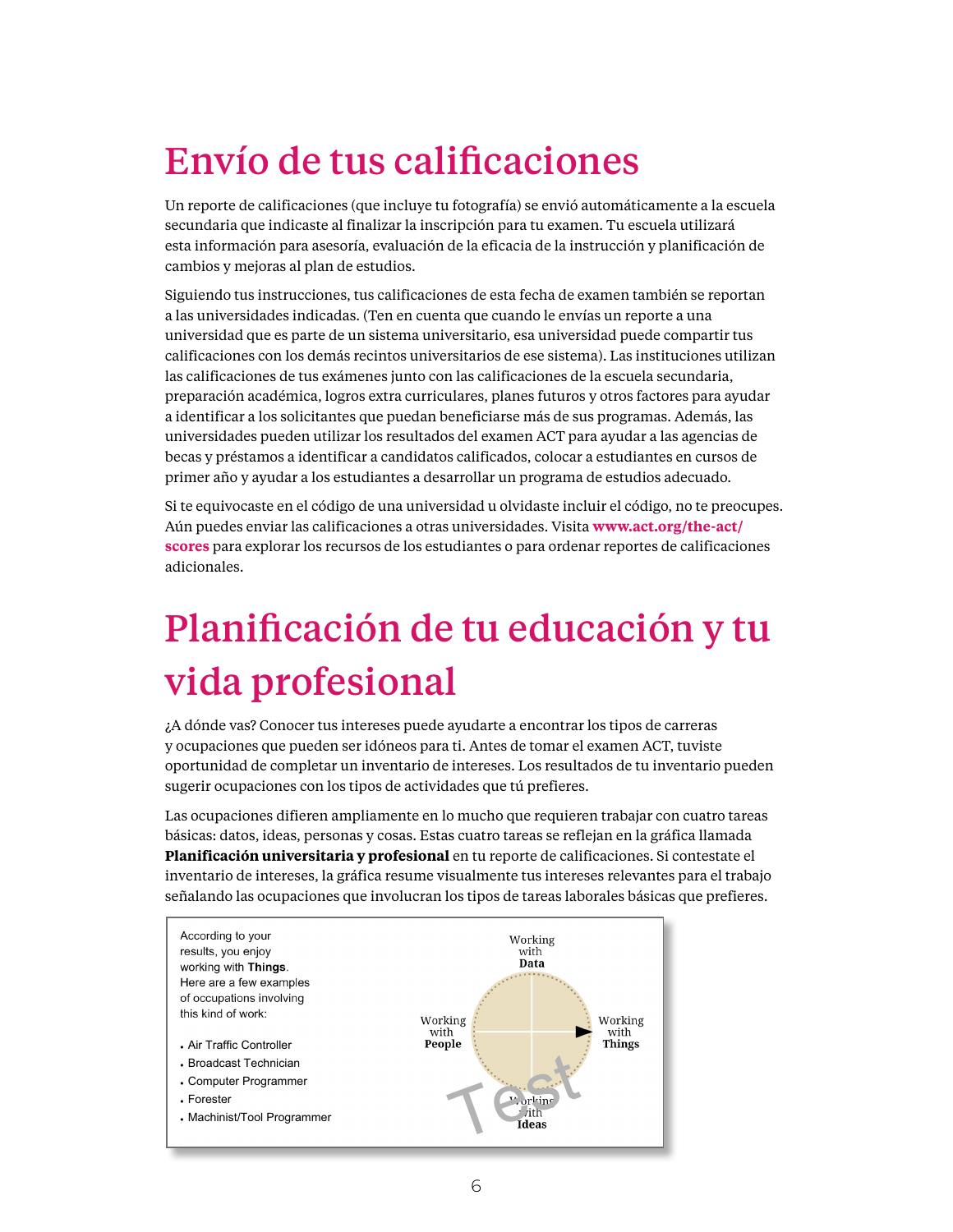En la gráfica también verás ejemplos de ocupaciones que se alinean con estos intereses. Visita **<www.act.org/collegeplanning>** para aprender más acerca de ti y para obtener información acerca de carreras, acentuaciones y universidades que pueden ser las indicadas para ti. ¡Es gratis! mación acerca de carreras, acentuaciones y universidades que pueden ser las indicadas  $\texttt{B}\texttt{S}\texttt{e}\texttt{S}\texttt{e}$ 



*\*Hasta abril de 2021, este reporte no está disponible de manera temporal, pero se incluirá en futuras mejoras.* 

El indicador de **Progreso hacia el ACT National Career Readiness Certificate®** ofrece un **Career Readiness Certificate**® estimado del Certificado Nacional de Preparación Profesional de ACT (ACT NCRC®) que es<br>Decreased a constructivo de Actional de Actional de Actional de ACT NCRC®) que es probable que obtengan los estudiantes que tengan la misma calificación global que tú. El ACT<br>Career Readiness Certificate<sup>s</sup> NCRC es una credencial basada en evaluación que documenta las habilidades laborales básicas 1 36 importantes para el éxito laboral en distintas industrias y ocupaciones. Visita **www.act.org**/ **[NCRC-Indicator](www.act.org/NCRC-Indicator)** para más información. **iCRC-Indicator** para más información. Notative para et exite mooral en alomnas malastrias y ocapaciones. Tisita success across industries and occupations. Visit **www.act.org/NCRC-indicator** to learn



En este ejemplo, una calificación global de 21 indica que es probable que tú o los estudiantes que tengan la misma calificación global obtengan un nivel Plata en el ACT NCRC.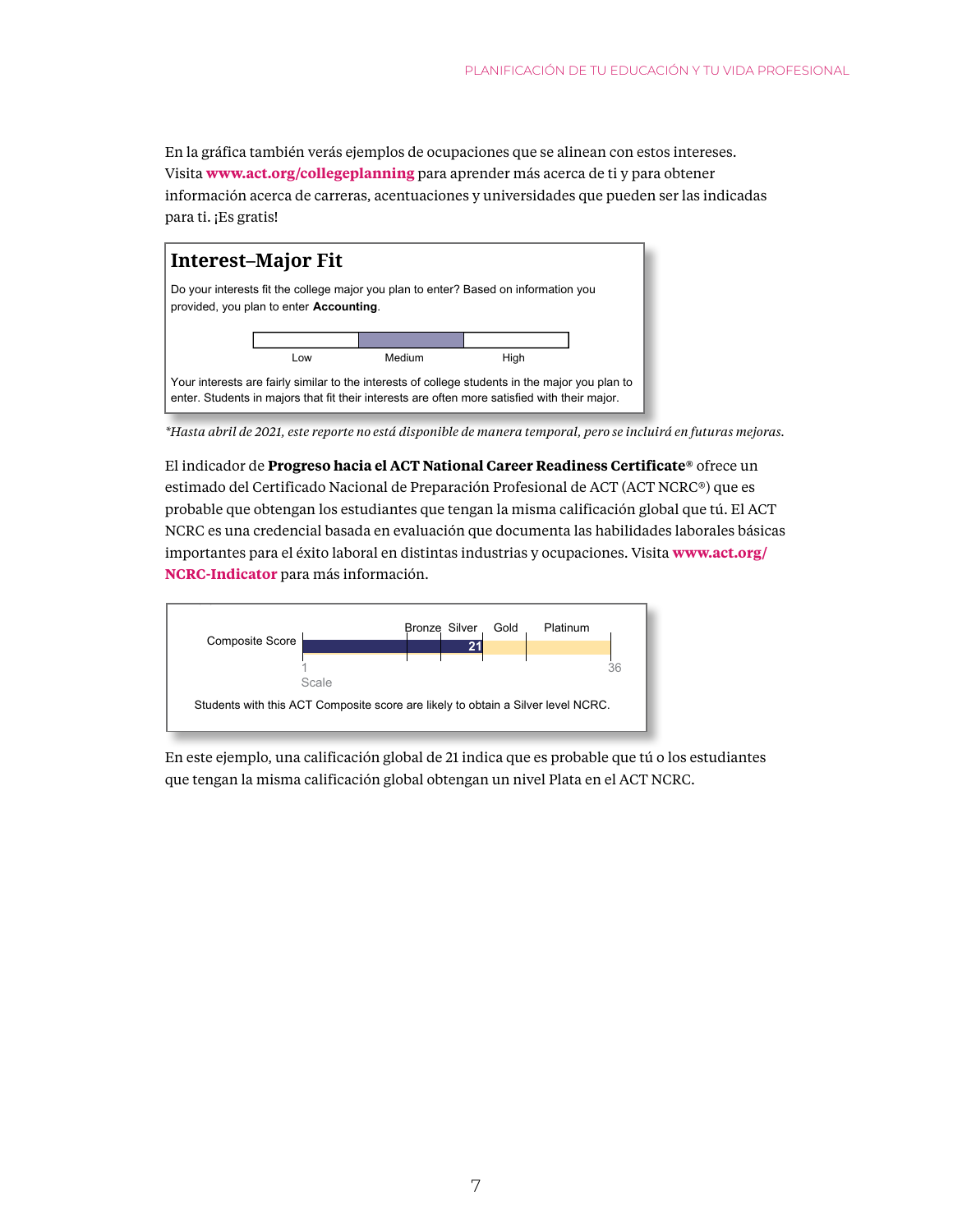### Volver a realizar el examen ACT first-year courses, and help students develop an appropriate program of study.

Si después de obtener tus calificaciones estás pensando en volver a tomar el examen ACT, considera si uno o más de los siguientes casos aplican para ti: or después de t

- <span id="page-7-0"></span>• ¿Piensas que tus calificaciones deberían ser más altas que las recibidas?
- ¿Tuviste algún problema durante los exámenes, como por ejemplo no entender bien las **Where Are You Going?**  instrucciones o sentirte enfermo?
- ¿Has tomado otros cursos o has hecho un repaso intensivo en las materias abarcadas en el Go to **www.act.org/collegeplanning** to learn more examen? o en las materias abarcadas en el
- ¿Quieres presentar una solicitud a una universidad que exige o recomienda el examen de redacción? **Retesting with the ACT**

La gráfica que aparece a continuación muestra cómo se afecta la calificación global típicamente al volver a tomar el examen. Visite **<www.act.org/the-act/retaking>** para más información. **applies to you:**

Aplican ciertas restricciones para volver a tomar el examen: misunderstanding the directions or feeling ill?

 $\bullet~$  Únicamente puedes tomar el examen una vez en una misma fecha de examen ACT (nacional, internacional o mediante exámenes estatales y exámenes distritales). refine foolig ao chainten

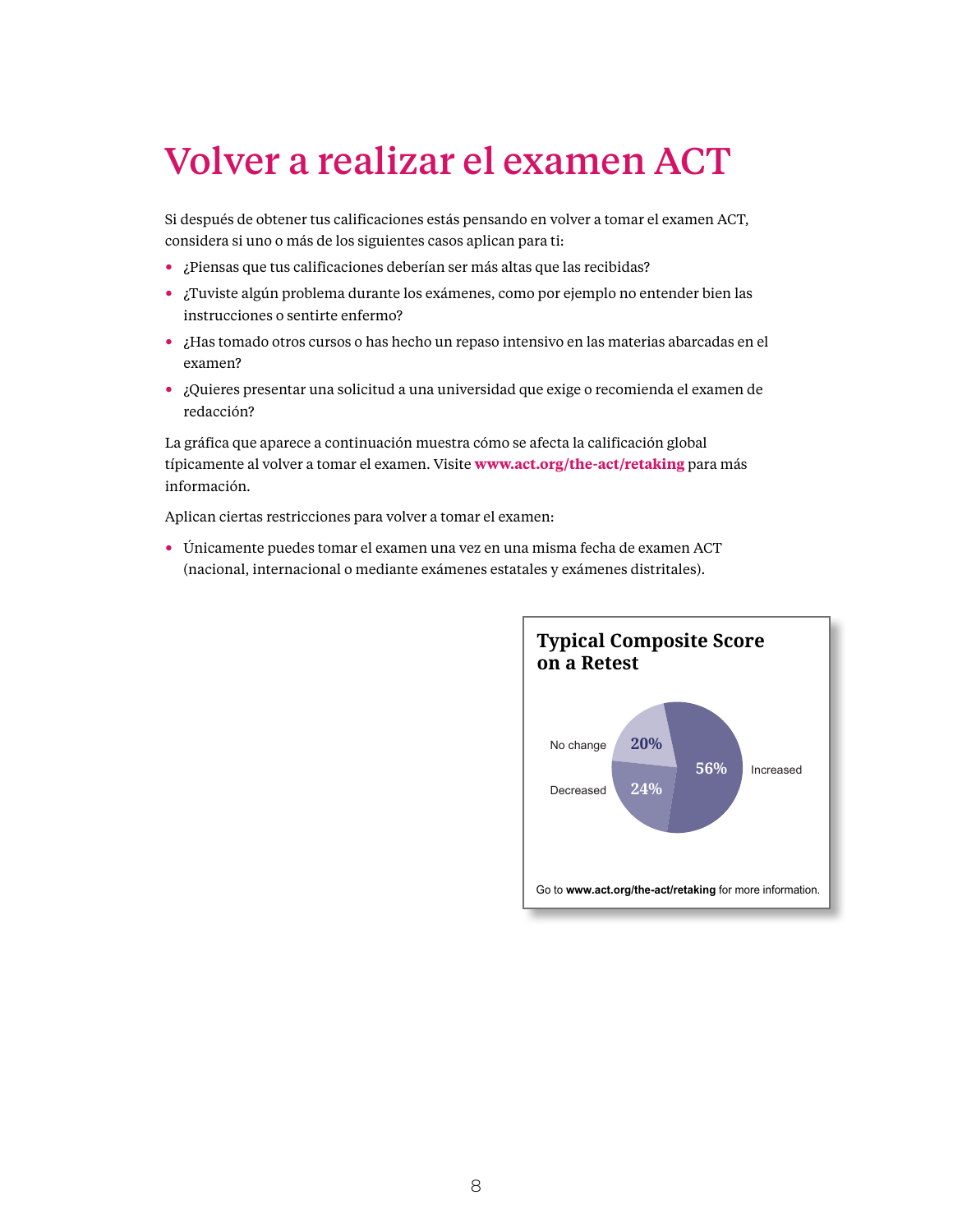# <span id="page-8-0"></span>Servicios y políticas de ACT

# **Servicios de ACT**

#### SOLICITUD DE UNA COPIA DE LAS PREGUNTAS Y RESPUESTAS DE TU EXAMEN

Si tomaste el examen en una de las fechas de examen indicadas a continuación, puedes ordenar una Divulgación de la información del examen (Test Information Release, TIR) por una cuota adicional. La información de las cuotas se encuentra en **<www.act.org/the-act/fees>**. A través de TIR, recibirás una copia de las preguntas del examen de opción múltiple utilizadas para determinar tus calificaciones, una lista de tus respuestas y la clave de respuestas. Si tomaste el examen de redacción, también recibirás una copia de las instrucciones para el ensayo, las pautas de calificación y las calificaciones de tu ensayo. Hay formularios con adaptaciones aprobadas disponibles al solicitarlos para los examinandos que toman exámenes especiales. Con tu material se incluirá información acerca de cómo ordenar una fotocopia de tu documento de respuestas (incluyendo tu ensayo si tomaste redacción) por un pago adicional.

#### **Fechas del examen nacionales**

- ~ Sábado 12 de diciembre de 2020 (14 de junio de 2021)
- $\sim$  Jueves 15 de abril de 2021 a lunes 19 de abril de 2021 (18 de octubre de 2021)
- $\sim$  Sábado 12 de junio de 2021 (13 de diciembre de 2021)

#### **Ventana de aplicación especial del examen**

~ Sábado 17 de abril de 2021 a domingo 2 de mayo de 2021 (18 de octubre de 2021)

Los materiales se envían por correo alrededor de cuatro a siete semanas **después** de que se reportan las calificaciones. También puedes pedir una TIR durante los seis meses siguientes a la fecha de examen correspondiente. Los plazos finales con matasellos postal se indican en paréntesis arriba. Puedes descargar el formulario de pedido en **<www.act.org/the-act/tir>**.

Este servicio no se ofrece en ninguna otra fecha de examen ni durante otros programas de exámenes (p. ej., internacionales, estatales y distritales). Si por cualquier razón ACT tiene que reemplazar el formulario del examen programado para utilizarlo en el centro de presentación de tu examen, esta oferta se anulará y ACT te reembolsará la cuota por este servicio.

## **SERVICIO DE VERIFICACIÓN DE CALIFICACIONES**

Puedes solicitar a ACT que verifique tus calificaciones de exámenes de opción múltiple o del examen de redacción hasta doce meses después de tu fecha de examen. Hay un formulario de solicitud de verificación disponible en **<www.act.org/the-act/scores>**. Deberás llenar el formulario y enviarlo por correo a:

ACT Customer Care PO Box 414 Iowa City, IA 52243-0414, USA

Incluye un cheque expedido a ACT Customer Care por el monto correspondiente.

Para exámenes de opción múltiple, ACT verificará que tus respuestas hayan sido revisadas contra la clave de respuestas correcta.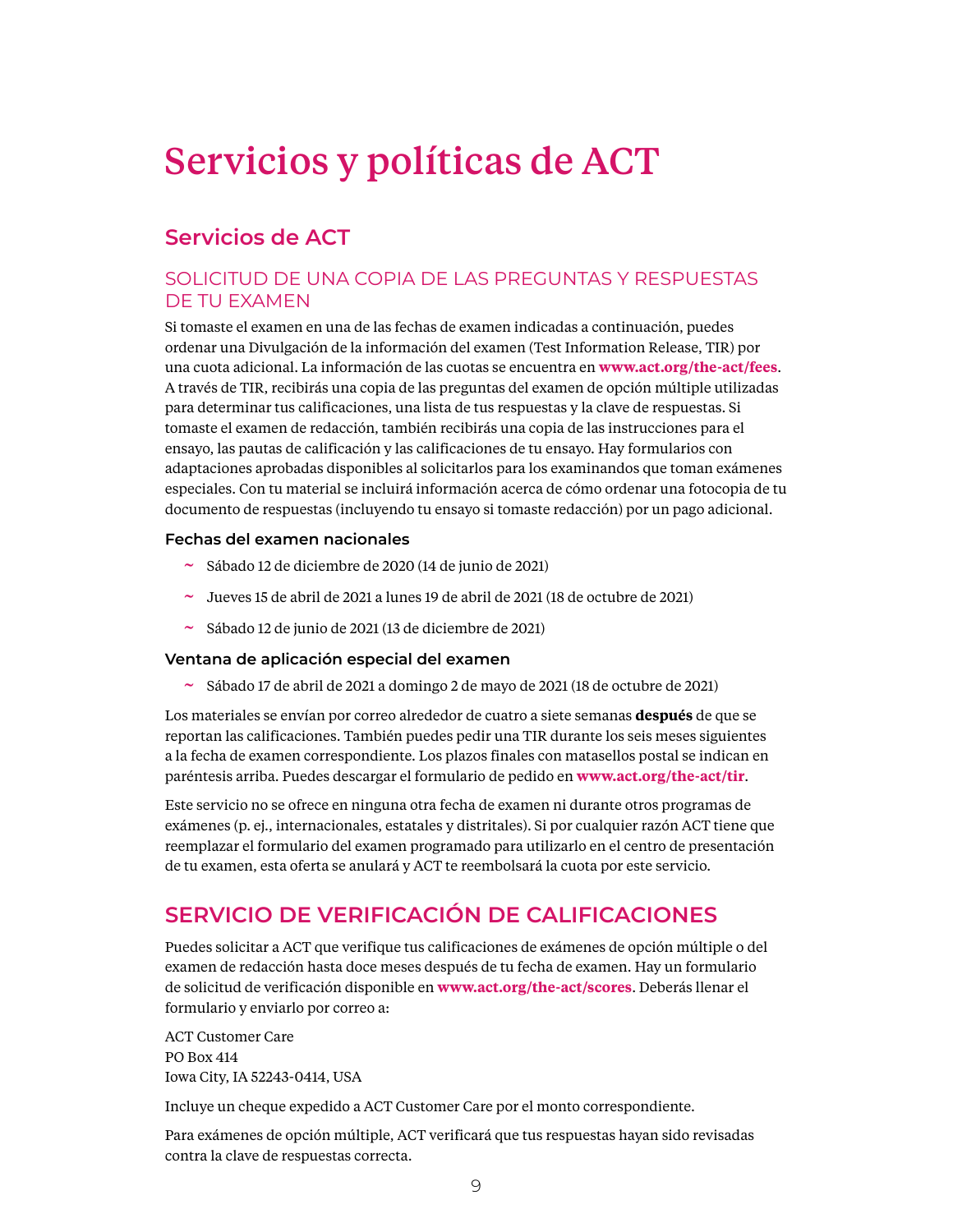Para los exámenes de redacción, ACT verificará que tu ensayo haya sido calificado cuando menos por dos lectores calificados independientes y por un tercer lector en caso de que las dos calificaciones hayan diferido por más de un punto en cualquier dominio. ACT verificará además que tu ensayo haya sido debidamente capturado y mostrado a los lectores. Si se descubren errores durante la verificación de la calificación, ACT volverá a calificar tu ensayo.

ACT te informará mediante una carta de los resultados de la verificación de calificaciones aproximadamente de tres a cinco semanas después de recibir tu solicitud. Si se descubre un error de calificación, tus calificaciones se cambiarán y se te entregarán reportes corregidos a ti y a todos los destinatarios previos del reporte de calificaciones sin costo alguno. Además, se te reembolsará la cuota de verificación de calificaciones. **Aplican cuotas adicionales.**

### CORRECCIÓN DE ERRORES EN TU REPORTE

Si piensas que hay un error en cualquier información aparte de las calificaciones del examen, o si quieres cambiar algún dato como, por ejemplo, tu dirección, **en un plazo de tres meses** de cuando recibas tu informe de calificaciones, envía una carta a:

ACT Customer Care PO Box 414 Iowa City, IA 52243-0414, USA

Si se determina que ACT cometió un error y se requiere que vuelvas a tomar el examen, será por cuenta y cargo de ACT. Si se determina que ACT cometió un error, pero no es necesario que vuelvas a tomar el examen, se te enviarán reportes de calificaciones corregidos a ti y a todos los destinatarios previos de calificaciones sin costo alguno. Si no se determina que ACT cometió un error y tú deseas que se envíen reportes corregidos, debes solicitarlos y pagar los Reportes de calificaciones adicionales.

Periódicamente preparamos reportes sobre las características técnicas de los exámenes de ACT. Hay una copia en PDF del *Manual técnico de ACT* en **<www.act.org/the-act/resources>**.

**Para más información acerca del uso de tus resultados ACT, visita [www.act.org/](http://www.act.org/the-act/scores)**

**[the-act/scores](http://www.act.org/the-act/scores).**

## **Políticas de ACT**

Te recordamos que aceptaste los Términos y condiciones de ACT: reglas y políticas para el examen ACT® en vigor en el momento en que tomaste el examen. Los Términos y condiciones del examinando de ACT incluyen términos relacionados con el proceso de revisión de calificaciones y el arbitraje de disputas. ACT se reserva el derecho a cancelar las calificaciones mostradas en este reporte. Las calificaciones pueden cancelarse en cualquier momento por una variedad de motivos, como cuando existe razón para creer que son inválidas. Para obtener información más completa, consulta los "Términos y condiciones: reglas y políticas del examen ACT(R)" aplicables a tu examen.

ACT reúne información de identificación personal tuya cuando te inscribes para tomar uno de nuestros exámenes o cuando lo tomas. Nuestro procesamiento de dicha información, incluyendo su recolección, uso, transferencia y divulgación se describe en la Política de privacidad de ACT que se encuentra en **<www.act.org/privacy>.** Cuando te inscribes o tomas un examen ACT, das tu consentimiento para la recolección de información de identificación personal y su uso y divulgación como se describe en la Política de privacidad de ACT.

**Esta información también se puede ver o descargar en español a <www.act.org/the-act/scores> en** *Using Your ACT Results (Spanish) 2020–21.*